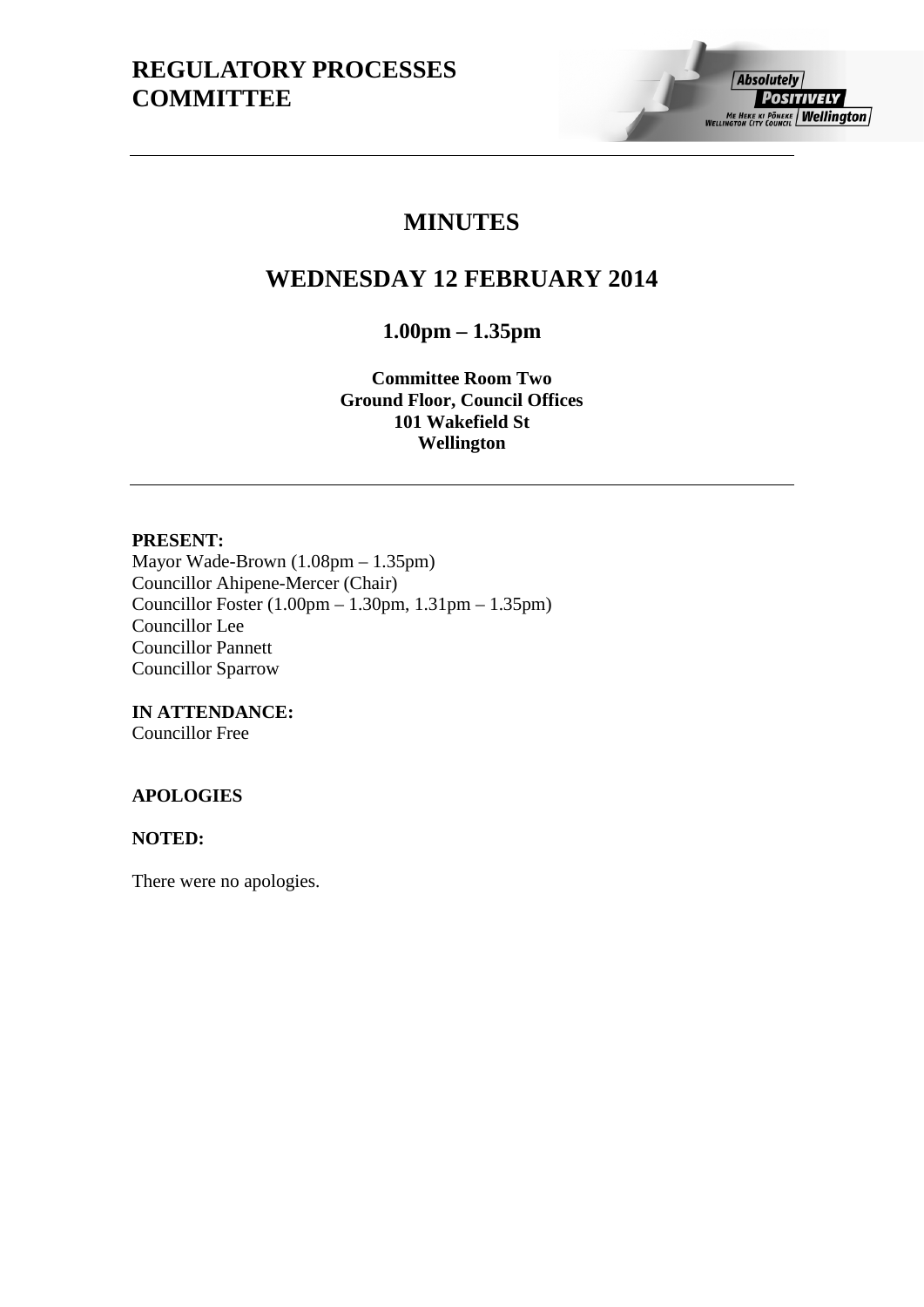#### **MINUTES FOR CONFIRMATION**

**Moved Councillor Ahipene-Mercer, seconded Councillor Foster, the motion that the Environment Committee approve the minutes of the ordinary meeting held Thursday 5 December 2013 having been circulated, be taken as an accurate record of that meeting.**

**The motion was put and declared CARRIED.**

# **RESOLVED:**

#### *THAT the Environment Committee*

*1. Approve the minutes of the ordinary meeting held Thursday 5 December 2013 having been circulated, be taken as an accurate record of that meeting.*

# **PUBLIC PARTICIPATION**

#### **NOTED:**

Graeme Sawyer – President of the Johnsonville Community Association addressed the meeting regarding Report 2 - Objections to Road Stopping Proposal – 3 Cunliffe Street, Johnsonville – Request for Additional Information.

(During Public Participation from Mr Sawyer, Mayor Wade-Brown joined the meeting at 1.08pm.)

# **CONFLICT OF INTEREST DECLARATIONS**

#### **NOTED:**

There were no conflicts of interest declared.

#### **PROPOSED ROAD CLOSURES – FEBRUARY TO JUNE 2014**

Report of Maria Taumaa – Street Activities Co-ordinator. (REPORT 1)

**Moved Councillor Ahipene-Mercer, seconded Councillor Lee, the substantive motion.**

**The substantive motion was put and declared CARRIED.**

#### **RESOLVED:**

*THAT the Regulatory Processes Committee:*

*1. Receive the information.* 

*Regulatory Processes Committee – Meeting of Wednesday 12 February 2014*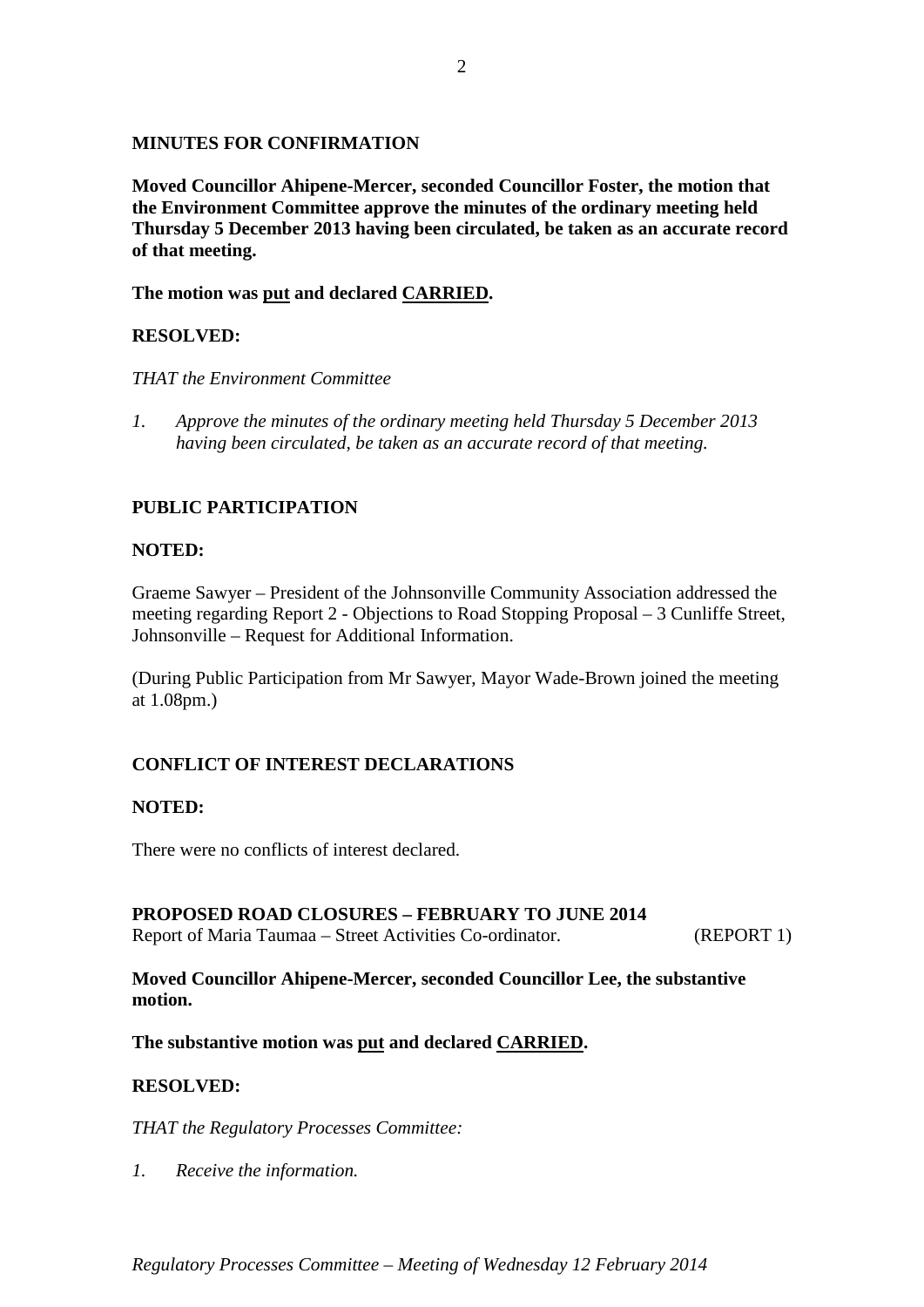- *2. Note that recommendations in this report should not be amended without first carrying out further consultation with affected parties and verification from the Council's Traffic Engineer that the amendment is not likely to cause unreasonable impact on traffic.*
- *3. Agree to close the following roads for the above event to vehicles only, subject to the conditions listed in the Proposed Temporary Road Closure Impact Reports:*
	- *(i) For the Island Bay Festival Saturday 15 and 16 February 2014 and Saturday 22 February 2014.*

*Road Closures:*

- *Reef Street (between Clyde Street and The Parade (resident access only) 6am to 6pm*
- *The Esplanade (between Derwent Street and Brighton Street) 6am to 6pm*
- *Ribble Street Saturday 22 February 2014 9am to 4.30pm*
- *(ii) For the Armstrong Motor Group Wellington Marathon Sunday 22 June 2014.*

*Road Closures:*

- *Shelly Bay Road (from Miramar Avenue to Massey Road)*
- *Massey Road (from Shelly bay Road to a point just north of Scorching Bay Road) 8am to 11am*
- *Waterloo Quay, Customhouse Quay, Jervois Quay, Cable Street 6am to 10am*
- *Oriental parade, Herd Street, Evans Bay Parade 7am to 11am.*

# **OBJECTIONS TO ROAD STOPPING PROPOSAL – 3 CUNLIFFE STREET, JOHNSONVILLE – REQUEST FOR ADDITIONAL INFORMATION**

Report of Paul Davidson, Property Advisor, Property Services. (REPORT 2)

## **Moved Councillor Ahipene-Mercer, seconded Councillor Lee, the substantive motion.**

(Councillor Foster left the meeting at 1.30pm.) (Councillor Foster returned to the meeting at 1.31pm.)

## **Moved Mayor Wade-Brown, seconded Councillor Sparrow, the following amendment.**

THAT the Regulatory Processes Committee:

New 3. Request that officer's work with the Johnsonville Community Association to explore enhancement opportunities elsewhere in the area.